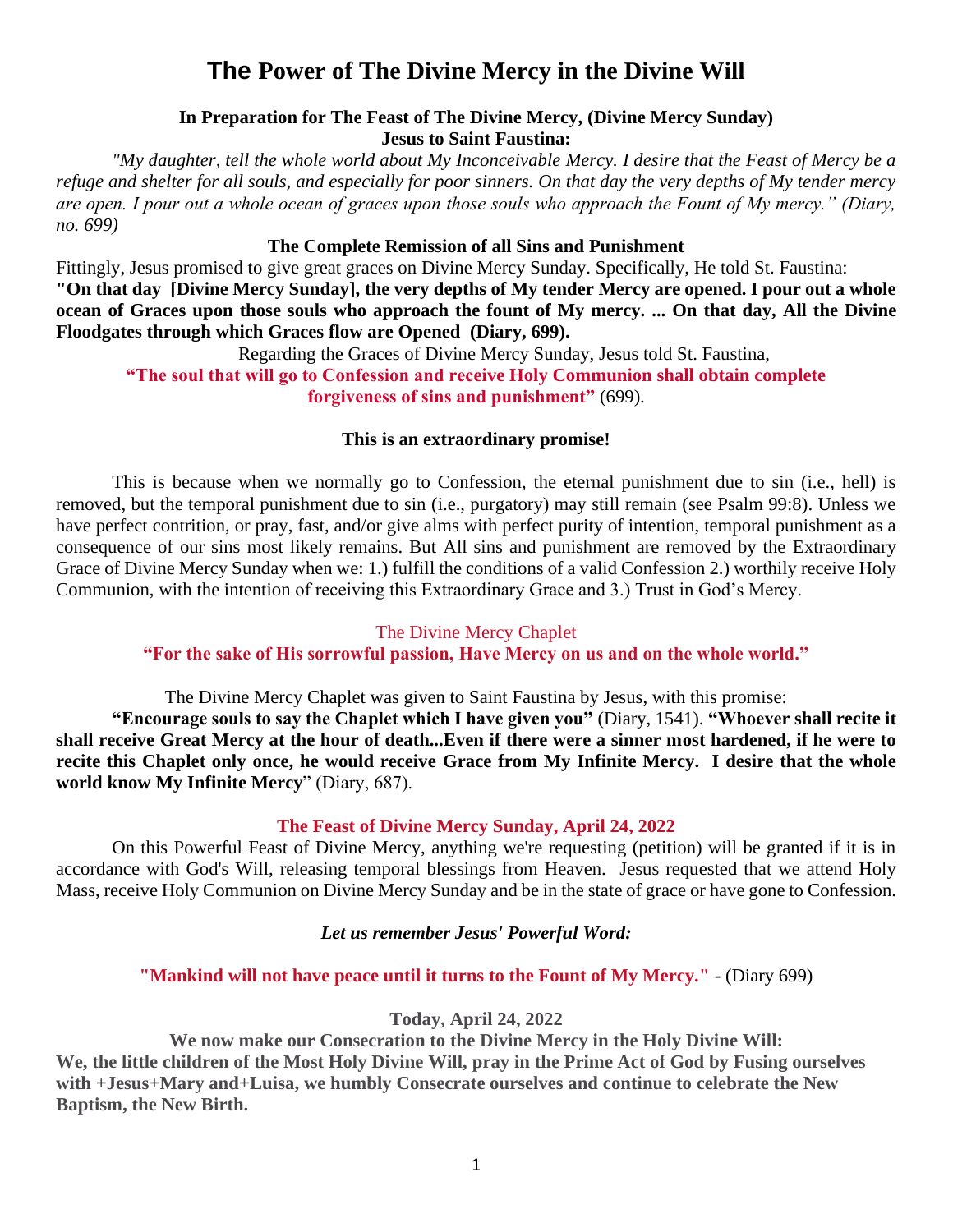#### **The COMMAND PRAYER for the next 33 days**

**Abba Father, In the Name of Jesus, Our Savior and Spouse, in the Unity and Love of the Holy Spirit, Our Sanctifier, Under the Mantle of Mary, Our Mother and Queen with All the Holy Angels and Saints, through the Intercession of the little daughter of the Divine Will The Servant of God, Luisa Piccarreta, we pray:**

O Most Holy Trinity, Fused in Jesus, Mary and Luisa, we humbly make this Vow as a Victim soul with Luisa. Let the Love of Jesus, His Sighs and also His Tears for Desire that His Will Reign in us as Life be Accomplished, that He Himself Mold us, Strengthen us, Purify us, Prepare us, and Do All that we do, Together with us. Let us Feel All the Good of the Divine Will Operating in the Prime Act of God, so that His little children become the Residence of the Divine Will, Giving You the Freedom to Dominate and Do whatever You Want.

Jesus, Our Savior and Our King, Make us Ascend in the Divine Will. May Your Throne be in our hearts, that we may Love You with Your Divine Love. As the First children of the Divine Will, may we begin to Live in the Kingdom of Your Divine Will on earth. Give us the Grace to lay down our human will and Live in the Divine Will in order to call everyone to Live in this Kingdom So Holy. Let the Beauty, the Enchantment, the Peace of the Divine Fiat be given to everyone. May this Fulfill the Missions of Jesus, Mary and Luisa, whereby we Enter into the Image and Likeness of the New Adam and the New Eve, Possessing the Divine Inheritance of Jesus and Mary by being Linked with the Third Eve, the little daughter of the Divine Will Luisa Piccarreta.

May this be for the Glory and Honor of all, Past, Present and Future. We make this Vow as a Victim soul on this Ascension Thursday, Where You Jesus shall take our human will to Heaven and in Exchange You shall Give us Your Most Holy Divine Will. so that the Kingdom of God be Established on earth as It is in Heaven.

## **Please take our humble prayer and make it Your Command! May All be Accomplished and Completed in the Most Holy Divine Will! WE BELIEVE! WE RECEIVE! Fiat! Amen!**

**\*\*\*\*\*\*\*\*\*\*\*\*\*\*\*\*\*\*\*\*\*\*\*\*\*\*\*\*\*\*\*\*\*\*\*\*\*\*\*\*\*\*\*\*\*\*\*\*\*\*\*\*\*\*\*\*\*\*\*\*\*\*\*\*\*\*\*\*\*\*\*\*\*\*\*\*\*\*\*\*\*\*\*\*\*\*\*\*\***

2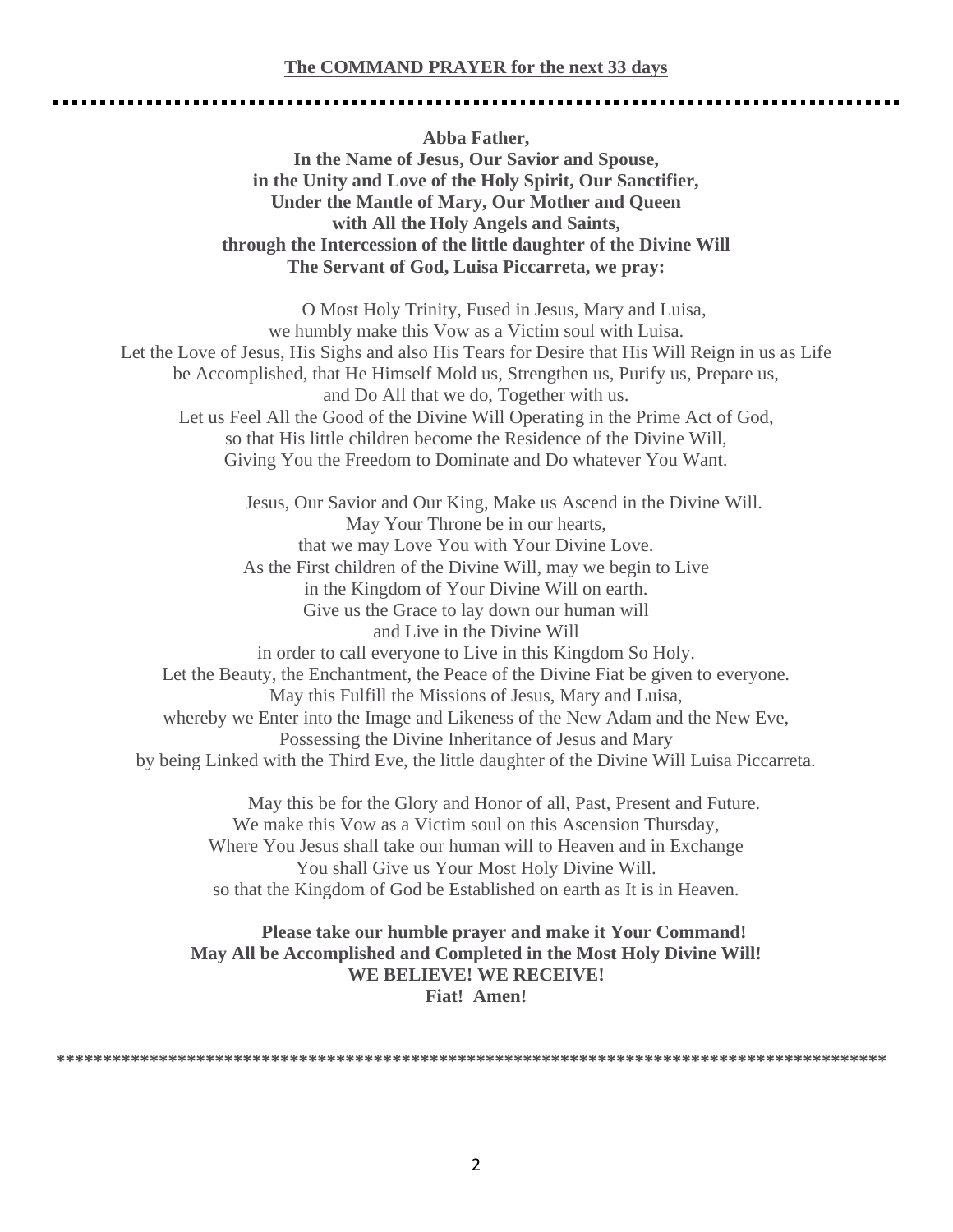#### *Ascension Day Vow – Offering ourselves as Victim with Luisa*

**On the Solemnity of the Ascension of Our Lord Jesus Christ into Heaven We now offer our Vow as Victim Together with Luisa Piccarreta.**

*Today, May 26, 2022,* 

*"Lord please accept, seal and bind our Vow as Victim, to become free of all worry, fear, anxiety, complaints, negativity and sin and joyfully re-enter the Divine Life that You Dear Lord have so patiently awaited, for six thousand years. Please take our humble prayer and make it Your Command! May All be Accomplished and Completed in the Most Holy Divine Will! WE BELIEVE! WE RECEIVE! Fiat! Amen*

*"As far as the Vow, Do it on the Day of Ascension, so that Sweet Jesus may Bring your human will to Heaven as the Most Beautiful Victory He has Achieved over you…" Letter of Luisa #19*

*"My blessed daughter, there is no part of My Life which does not Symbolize the Kingdom of My Divine*  Will. On this day of My ASCENSION, I felt Victorious and Triumphant. My Pains had already ended; or rather, *I was leaving My Pains, already Suffered, in the midst of My children whom I was leaving on earth, as Help, as Strength and Support… So I was Leaving and yet Staying. I was Staying by Virtue of My Pains; I was Staying in their hearts in order to be loved, after My Most Holy Humanity would Ascend into Heaven…"* (V34–5.20.36)

**V26 – 4.7.29** – And Jesus resumed His speaking: "My daughter, even from the breath is one who Lives in My Will Recognized by all Creation, because each created thing feels in that creature the Power of the Fiat, and the Supremacy that God gave her over the whole Creation.

"Look and listen, My daughter: in the beginning, when Adam and Eve were created, Eden was given to them as their Dwelling, in which they were Happy and Holy. This garden (*in Corato, at St. Anthony Orphanage built by St. Annibale where Luisa lived for ten years and wrote volumes 25 to 36*) is a simile of that Eden, though it is not as beautiful and flowery. Now, know that I have permitted your coming to this house, that is surrounded by a garden, for you to be the new Eve; not Eve the tempter, who deserved to be put out of happy Eden, but Eve the reformer and the restorer, who will call again the Kingdom of My Divine Will upon earth.

"Ah! yes, you will be the seed, the cement on the woodworm that the human will has; you will be the beginning of a New Happy Era, and this is why I Centralize in you the Joy, the Goods, the Happiness of the beginning of Creation, and I Love to Repeat the Conversations, the Lessons, the Instructions that I would have given if Adam had not withdrawn from Our Divine Will. Therefore, be attentive, and let your flight in It be continuous."

**V34 – 5.20.36 –** After this I was accompanying the ASCENSION of Jesus into Heaven. How Beautiful He was, All Majesty, Dressed with the Most Resplendent Light that Enraptured and Enchanted hearts to Love Him. And my Sweet Jesus, All Goodness and Love, Told me: "My Blessed daughter, there is nothing that deals with My Life that does not symbolize the Kingdom of My Divine Will. On this day of My ASCENSION I felt Victorious and Triumphant. My Sufferings were already finished, rather I left My Sufferings already Suffered in the midst of My children whom I left on earth for Help, for Strength, and for Support, and as Refuge for where to hide in their sufferings so as to draw from Mine the Heroism in their sacrifices.

 "I can say that I left My Sufferings, My Examples and My Own Life, as sowing that, maturing and growing, would make the Kingdom of My Divine Will Arise. In fact I departed and I remained. I remained in virtue of My Sufferings. I remained in their hearts in order to be Loved. After My Most Holy Humanity Rose to Heaven, I felt more tightly the bond of the human family. So that I would not have to adapt Myself to not receiving the Love of My children and brothers whom I left on earth, I remained in the Most Holy Sacrament in order to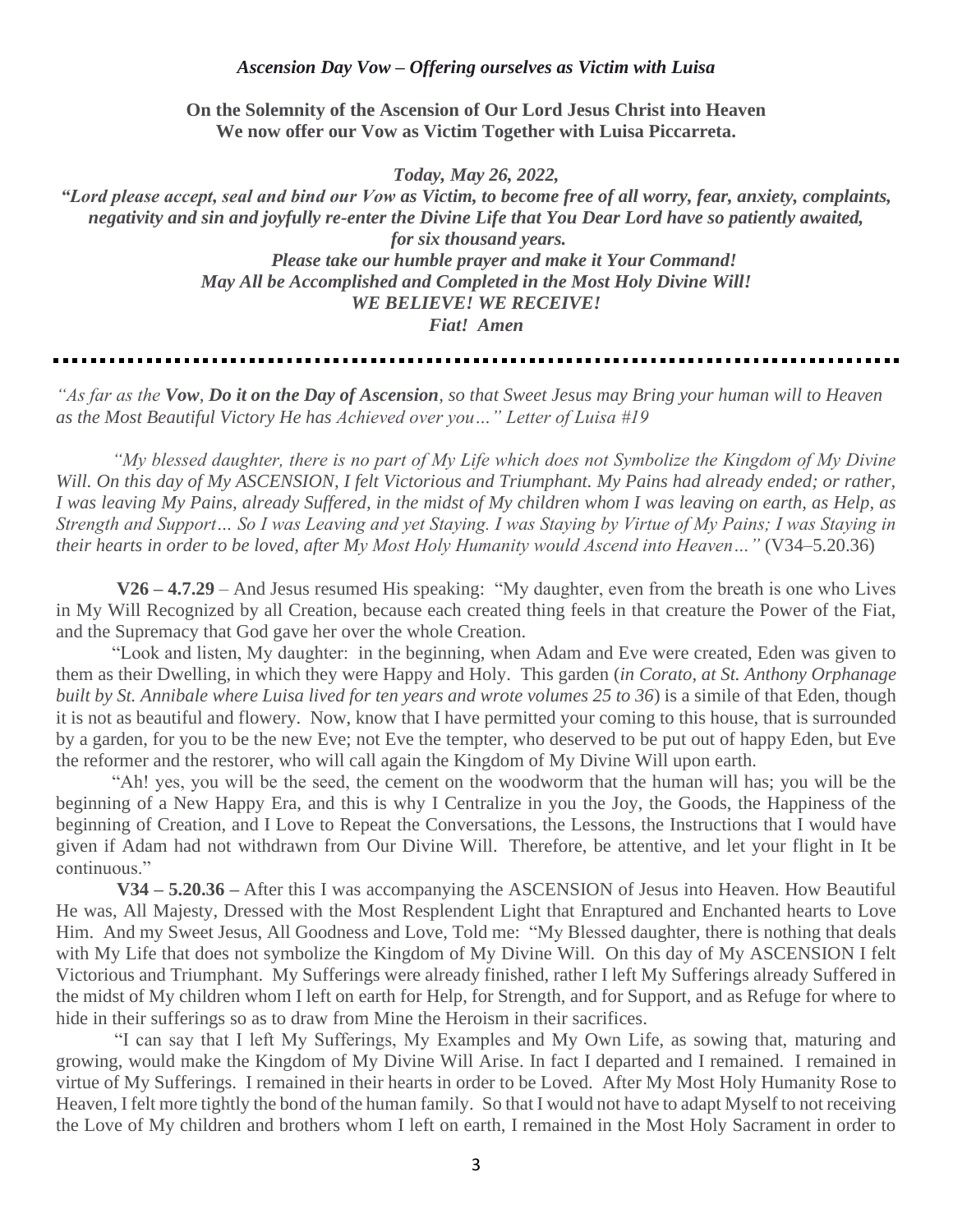continuously give Myself to them, and they to give themselves to Me, in order to let them find the Rest, the Relief and the Remedy for all their needs. Our Works do not suffer from changeability; what We do one time We repeat always.

 "In addition to this, on this day of My ASCENSION I had a Double Crown: the Crown of My children whom I brought with Me into the Celestial Fatherland, and the Crown of My children whom I left on earth, symbol of the few who shall begin the Kingdom of My Divine Will. All those who saw Me Ascend to Heaven received so many Graces, that everyone gave his life in order to make the Kingdom of the Redemption known, and they cast the foundations in order to form My Church so as to gather all the human generations into Her Maternal Womb. The same for the First children of the Kingdom of My Will; they shall be few, but the Graces with which they shall be invested shall be such and so many, that they shall give their lives in order to call everyone to Live in this Holy Kingdom.

 "A Cloud of Light invested Me, that took My Presence away from the sight of the disciples, who remained as enraptured in watching My Person. So much was the Enchantment of My Beauty, that it kept their pupils enraptured, so much so that they did not know how to lower them to look at the earth, so much so that an Angel was needed to shake them and make them return to the Cenacle. This too is a symbol of the Kingdom of My Volition. Such and So Much shall be the Light that shall invest Its First children that they shall carry the Beauty, the Enchantment, the Peace of the Divine Fiat, in a Way that they shall easily surrender themselves to wanting to Know and to Love a Good So Great.

 "Now, in the midst of the disciples there was My Mama, Who Assisted at My Departure for Heaven. This is the Most Beautiful Symbol. Just as She is the Queen of My Church, She Assists it, She Protects It, She Defends It, so She shall sit in the midst of the children of My Will. She shall always be the Engine, the Life, the Guide, the Perfect Model, the Teacher of the Kingdom of the Divine Fiat that remains so close to Her Heart. They are Her Anxieties, Her Ardent Desires, Her Deliriums of Maternal Love because She wants Her children on earth in the Kingdom where She Lived. She is not content that She has Her children in Heaven in the Kingdom of the Divine Will, but She wants them also on earth. She feels that She has not completed the Task given to Her by God as Mother and Queen. As long as the Divine Will does not Reign on earth in the midst of creatures, Her Mission is not finished. She Wants Her children who are like Her and who Possess the Inheritance of their Mama.

 "So the Great Lady is All Eye in order to Look, All Heart in order to Love, so as to help the one whom She sees in some way disposed, that they want to Live of Divine Will. Therefore, in the difficulties, think that She is Around you, She Sustains you, She Fortifies you, She takes your volition in Her Maternal Hands in order to make it receive the Life of the Supreme Fiat."

# **Day Twenty-nine – The Queen of Heaven in the Kingdom of the Divine Will. The Hour of the Triumph. Apparitions of Jesus. The Fugitives cling to the Virgin as the Ark of Salvation and Forgiveness. Jesus departs for Heaven.**

#### **The soul to her Mother Queen:**

 Admirable Mother, here I am again on Your Maternal Knees, to unite myself with you in the Feast and Triumph of the Resurrection of our Dear Jesus. How Beautiful is Your Appearance today – all Loveliness, all Sweetness, all Joy. I seem to see you Risen Together with Jesus. O Holy Mama, in so much Joy and Triumph, do not forget your child. Enclose the Seed of the Resurrection of Jesus in my soul, so that, by Virtue of It, I may Fully Rise again in the Divine Will, and always Live United with You and with my Sweet Jesus.

#### **Lesson of the Queen of Heaven:**

 Blessed child of My Maternal Heart, Great was My Joy and My Triumph in the Resurrection of My Son; I felt Reborn and Risen in Him. All of My Sorrows changed into Joys and into Seas of Grace, of Light, of Love, of Forgiveness for the creatures – and laid My Maternity, with the Seal of My Sorrows, over all My children, Given to Me by Jesus.

 Now, listen to Me, dear child. You Must Know that after the Death of My Son I withdrew in the cenacle, together with beloved John and Magdalene. But My Heart was Pierced because only John was near me, and in My Sorrow I said: "And the other Apostles…where are they?"

 But as they heard that Jesus had Died, touched by Special Graces, all moved and weeping, the fugitives drew around me, one by one, surrounding me like a Crown; and with tears and sighs, they asked for My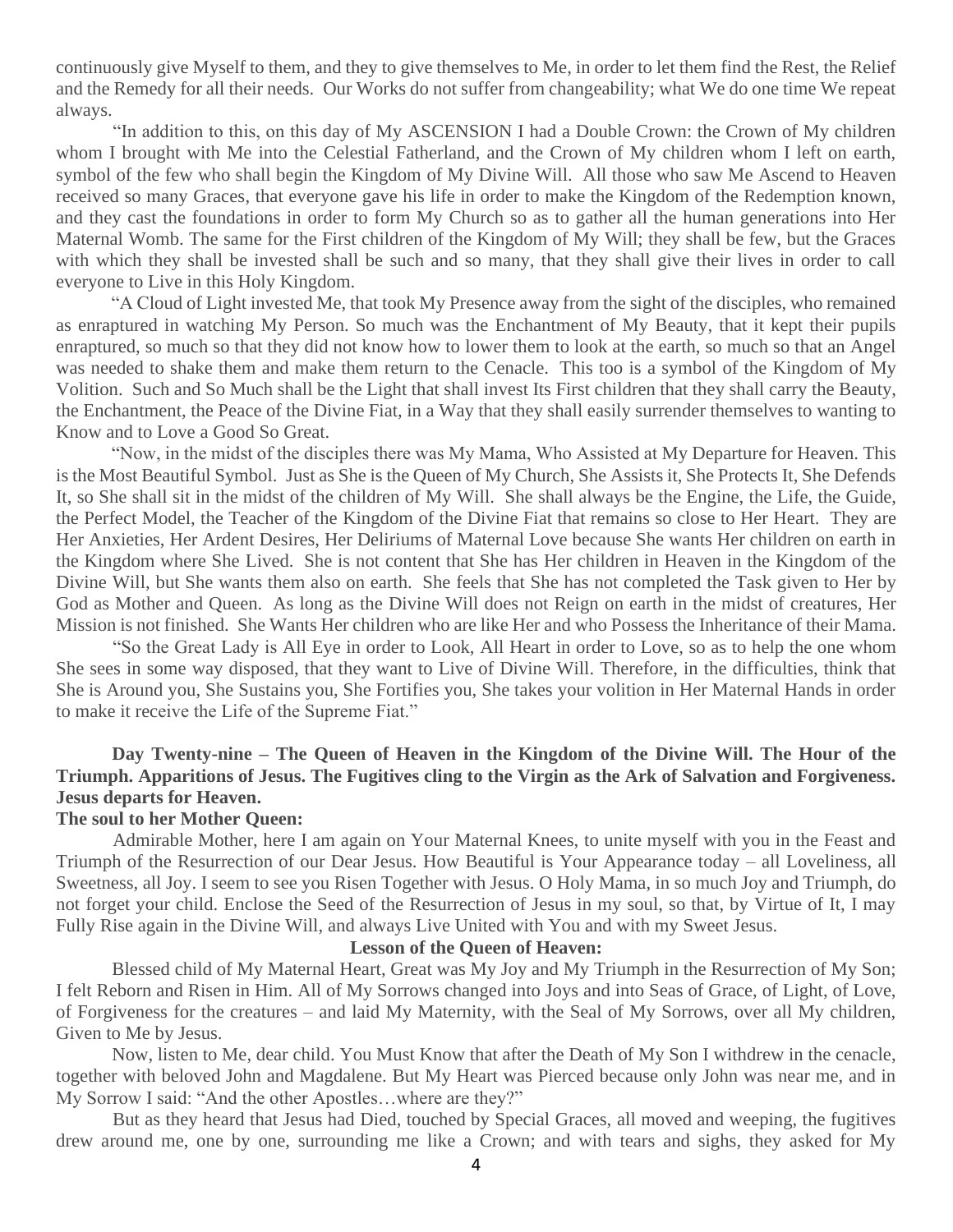Forgiveness for having so cravenly abandoned their Master, and having run away. I Welcomed them Maternally in the Ark of Refuge and Salvation of My Heart; I Assured them of the Forgiveness of My Son, and I Encouraged them not to fear. I said to them that their destiny was in My Hands, because He had Given them all to Me as My children, and I Recognized them as such.

 Blessed child, you know that I was Present at the Resurrection of My Son. But I did not say a word to anyone, waiting for Jesus Himself, to Manifest Himself as Risen, Gloriously and Triumphantly. The first one to see him Risen was the fortunate Magdalene; then the pious women. And all came to me telling me that they had seen Jesus Risen, and that the sepulcher was empty; and I listened to all; and with an Air of Triumph I Confirmed all in the faith of the Resurrection. By the evening, almost all of the Apostles had seen Him, and all felt triumphant at having been the Apostles of Jesus. What change of scene, dear child! – symbol of those who have first let themselves be dominated by the human will, represented by the Apostles who run away, abandoning their Master; and their fear and fright is such that they hide, and Peter reaches the point of denying Him. Oh, if they had been Dominated by the Divine Will, they would never have fled from their Master, but, courageous and triumphant, would never have departed from His Side, and would have felt honored to give their life to defend Him.

 Now, dear child, My Beloved Son Jesus spent forty days, Risen, on the earth. Very often He Appeared to His Apostles and disciples to Confirm them in the faith and certainty of His Resurrection; and when He was not with the Apostles, He was with His Mama in the cenacle, surrounded by the souls who had come out of Limbo. But at the end of the forty days, Jesus Instructed the Apostles, and leaving His Mama as their Guide and Teacher, He Promised us the Descent of the Holy Spirit. Then, Blessing us all, He Departed, taking Flight for the Vault of the Heavens, together with that great crowd of people who had left Limbo. All those who were there, and they were a great number, saw Him Ascend; but as He got up high, a Cloud of Light removed Him from their sight.

 Now, My child, your Mama Followed Him into Heaven, and was Present at the Great Feast of the ASCENSION. More so, since the Celestial Fatherland was not foreign to me; and then, the Feast of My Son, Ascended into Heaven, would not have been Complete without Me.

 Now a little Word to you, dearest child. All that you have heard and admired has been nothing other than the Power of the Divine Will Operating in Me and in My Son. This is why I So Much Love to Enclose in you the Life of the Divine Will; It is an Operative Life, because everyone has it – but the majority of them keep It suffocated and to their service. And while It could Operate Prodigies of Sanctity, of Grace, and Works Worthy of Its Power, It is forced by the creatures to remain with Folded Arms, without being able to Display Its Power. Therefore, Be Attentive, and let the Heaven of the Divine Will Extend Within you, and with Its Power, Work whatever It Wants, and however It Wants.

#### **The soul:**

 Most Holy Mama, your Beautiful Lessons enrapture me, and – oh, how I wish and sigh for the Operating Life of the Divine Will in my soul! I too want to be Inseparable from My Jesus and from You, My Mama. But to be sure of this, you must take on the Commitment to keep my human will enclosed in Your Maternal Heart; and even if I should see that it costs me much, You must never give it to me. Only then will I be certain; otherwise, they will always be words, but I will never do facts. Therefore, your child Commends herself to You, and Hopes for Everything from You.

#### **Little Sacrifice:**

 Today, to Honor me, you will make three genuflections in the Act in which My Son Ascended into Heaven, and pray to Him that He might let you Ascend in the Divine Will.

#### **Ejaculatory Prayer:**

My Mama, with Your Power, Triumph in my soul, and let me stay in the Will of God.

## **Letters of Luisa #19 – To Mrs. Antonietta Savorani, widow from Faenza Fiat – In Voluntate Dei!**

My good daughter in the Divine Volition,

 Your letter brought me great contentment, especially in hearing that you want to strip yourself of the mourning clothes of the human will; and I briefly answer to your difficulties. To Live in the Divine Will is not so difficult as you and others believe, nor does Sweet Jesus want impossible things, nor can He Teach difficult things; rather, in all He Teaches, His Love is So Great that not only does He Facilitate His Teachings, but in order